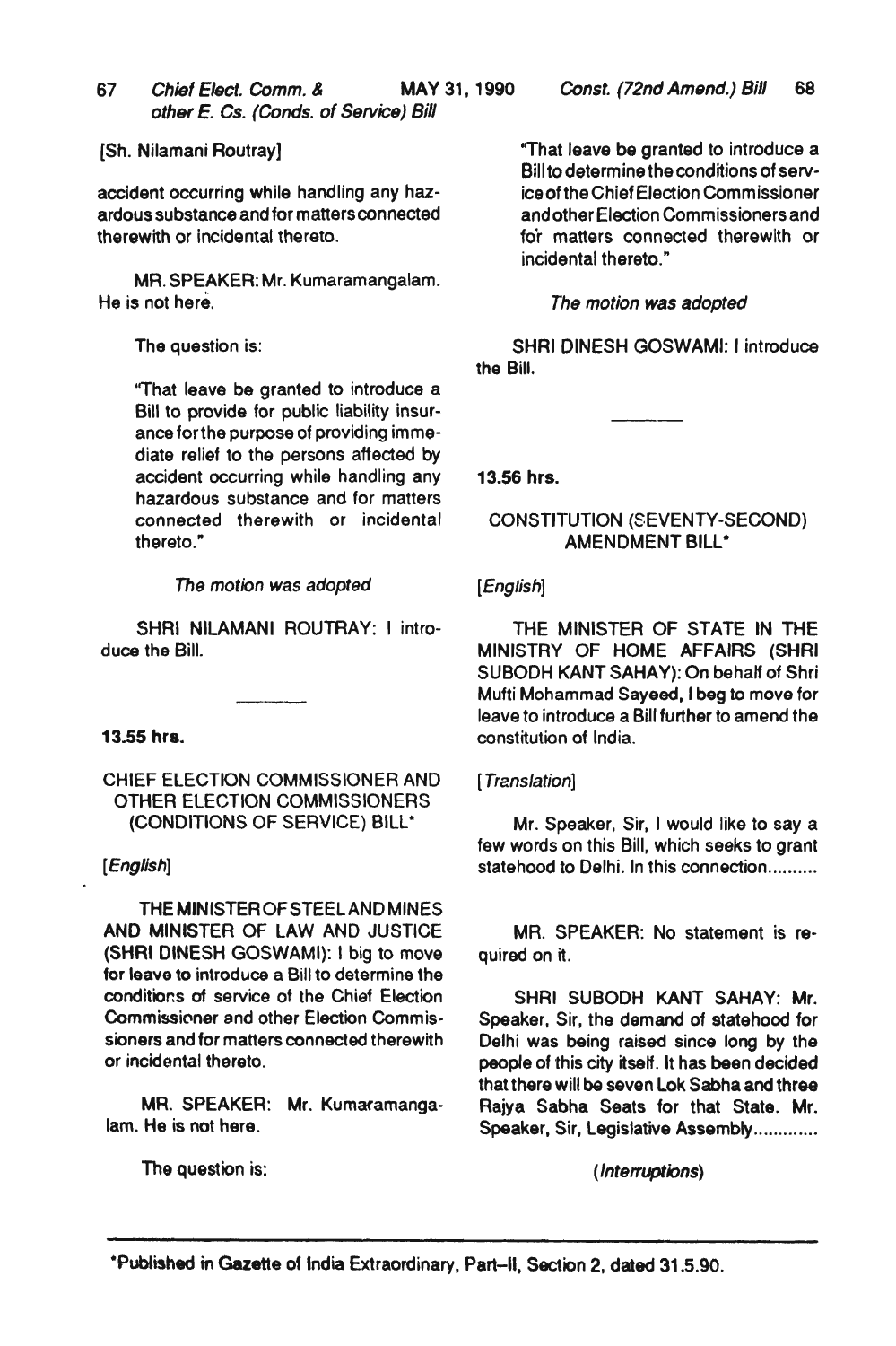# *[English]*

MR. SPEAKER: If you speak, then they may oppose.

### ( *Interruptions)*

SHRI VASANT SATHE (Wardha): When it comes to consideration stage, he can say all this and not at the time of introduction.<br>Why are vou doing something are you doing something *new? .. (lnt9"uptions) .... No* speech should be made at the time of introduction. Speech is made only at the time of consideration of the Bill. *(Interruptions)* 

PROF. P. J. KURIEN (Mavelikara): Sit, I am on a point of order. This is only simple introduction. Atthe time of introduction, there should not be any speech. Therefore, whatever he says should not go on record. Secondly, this is contrary to our understanding. Sir, I request *you* to explain the position to the Parliamentary Affairs Minister. He can introduce the Bill. We have no objection as far as introduction is concerned.

#### ( *Interruptions)*

THE MINISTER OF INFORMATION AND BROADCASTING AND MINISTER OF PARLIAMENTARY AFFAIRS (SHRI P. UPENDRA): What Mr. kurien has said is partly corred. There is a sentence in the Statement of Objects and Reasons as 'A separate legislation to give effect to the proposal is to be brought forward later....' Many Members asked as to what are the features of that separate legislation. H they have objection in this, it is all right Sir.

( *Int9rruptlons)* 

MR. SPEAKER: Mr. A. K. Roy.

( *Interruptions)* 

[ *Translation)* 

SHRI MADAN LAl KHURANA (South Delhi): Sir, I am on a point of order.

MR. SPEAKER: Please sit down. What is your point of order?

SHRI MADAN LAL KHURANA: My point of order is that an assurance was given in<br>this House by the Home House by the Home Minister...... (Interruptions) Kindly listen to me.

## MR. SPEAKER: I am hearing.

SHRI MADAN LAl KHURANA: I am coming to it. My only submission is ... (Inter *ruptions)* 

## *[English)*

SHRI HARISH RAWAT (Almora): Sir, he should quote the rule. He cannot speak like this. *(/ntenuptions)* 

MR. SPEAKER: He is on a point of order.

### ( *Intenuptions)*

SHRI HARISH RAWAT: You asked the rule when Mr. Sultanpuri raised his point of order.

### [ *Translation)*

MR. SPEAKER: Rawat Sahib, I know.

SHRI MADAN LAL KHURANA: My only submission is that since the Bill is not complete, the assurance which was given.

### *(/ntenuptions)*

### 14.GOhra.

*[English)* 

MR. SPEAKER: Shri A.K. Roy.

### e *Intenuptions)*

PROF. P.J. KURIEN: Sir. whatever the Minister has said should not go on racord.

MR. SPEAKER: I have not permitted him. No interruptions please.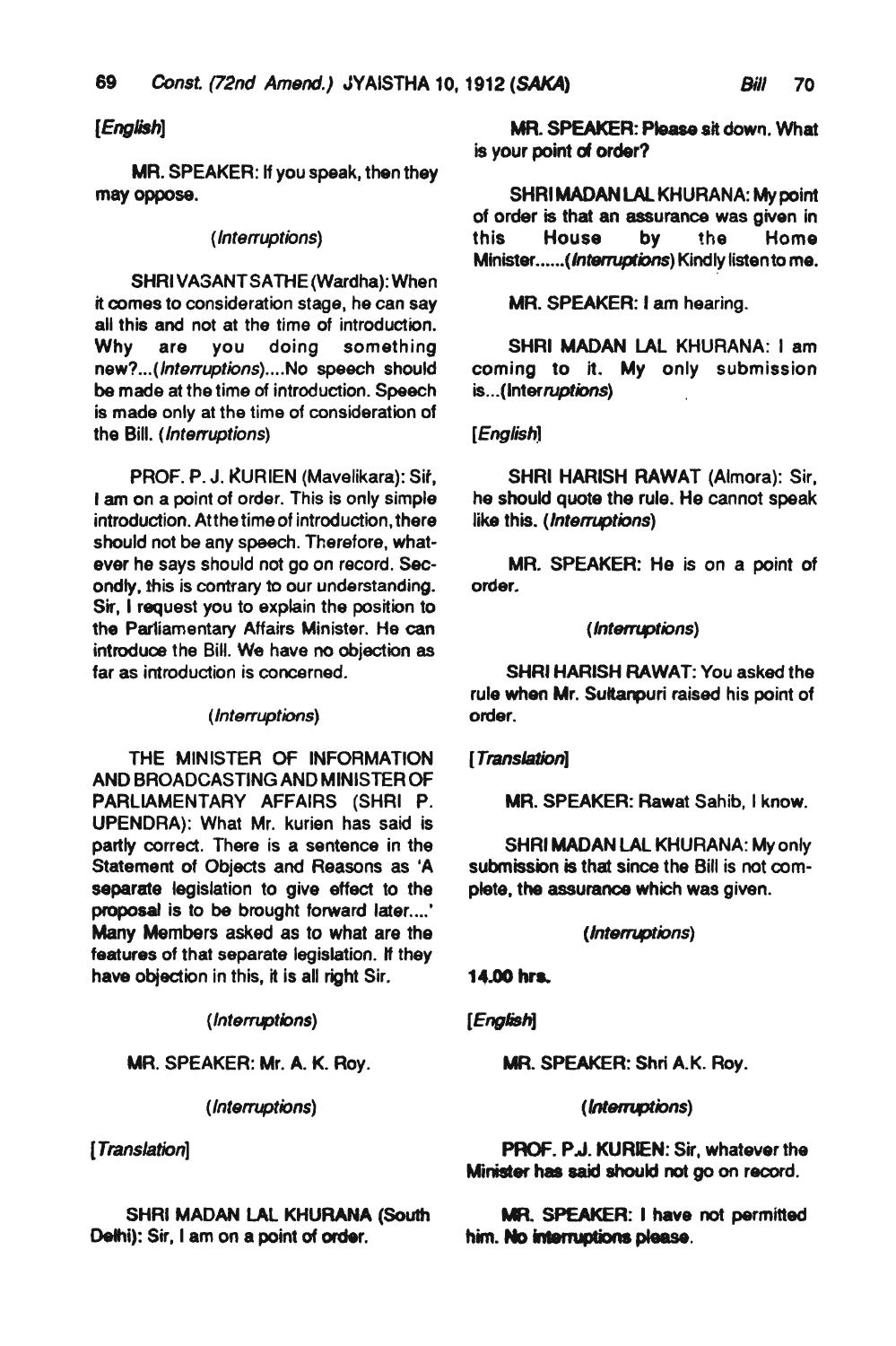MR. SPEAKER: Shri A. K. Ray. he has given notice to oppose the BiH.

SHRI A. K. ROY (Ohanbad): Mr. Speaker, Sir, we are dealing with a sensitive and complicated issue at a complicated time and it should not be taken or the Bill introduced so lightly. I am here to propose it as I consider that this is a wrong Bill. brought in a wrong time and in a wrong way; it wilt have a wrong effect and wrong repercussions everywhere ... ( *Interruptions)* 

#### 14.02 hrs.

[MR. DEPUTY SPEAKER *in* the *Chailj* 

SHRI RAM NAIK (Bombay North): On a point of order.

SHRI A. K. ROY: On a point of order on his point of order. Please allow me.

MR. DEPUTY SPEAKER: There cannot be a point of order on a point of order. I shall have to hear him.

SHRI RAM NAIK: My point of order is that a Bill can be opposed at the introduction stage only on the point of constitutional validity.

SHRI A. K. ROY: I am coming to that.

SHRI RAM NAIK: So far whatever he has said has no relevance with regard to the opposition of the Bill from the constitutionality point of view, He is developing his arguments which have no relevance That is my point of order...... (*Interruptions*)

MR. DEPUTY SPEAKER: If I allow you Mr. Roy, I have to allow others also. Others have also given notices.

SHRI A. K. ROY: I hope I would be able to convince you about the legislative incompetence. It is. outside the legislative competence of the House to do it. Secondly. it contains serious constitutional infirmities. Thirdly, in principle. on the question of political priority, it is having wrong implications and they will have a wrong effad. One by way, I will explain.

MR. DEPUTY SPEAKER: You convince me how the legislative competence is not there.

SHRI A. K. ROY: Let me develop my arguments.

MR. DEPUTY SPEAKER: If I allow you, I have to allow others also. They have also given notices.

SHRI A. K. ROV: I am opposing the introduction of this Bill on constitutional point, legislative competence and on principles. Kindly give me five minutes to speak on these points. On points of order people are taking half-an-hour and you are reluctant to give me five minutes.

MR. DEPUTY SPEAKER: Others have also given the notices. I will have to allow to others also.

SHAI A. K. ROV: Sir, I will just take two minutes.

MR. DEPUTY SPEAKER: If you will speak on the legislative competence, I will give you three minutes.

SHRI A. K. ROY: Article 368 sub-section 2 of the constitution stipulates that any constitutional amendment bill should have the majority of the people present and should be passed with the two-third majority. The implication of this clause is that the House should not be taken in surprise and there should be a caution and there should be no undue haste in pushing through the Bill. Sir, we object to the way this Bill has been pushed through. As we condemn the way the Congress delayed the earlier procedure, similarly Sir. we cannot be one with the way they have hurried through this constitution amendment bill.

Secondly, Sir, if you read 19 (a) and 19 (b), of Speaker's direction no explanation has been given. Why they are to take this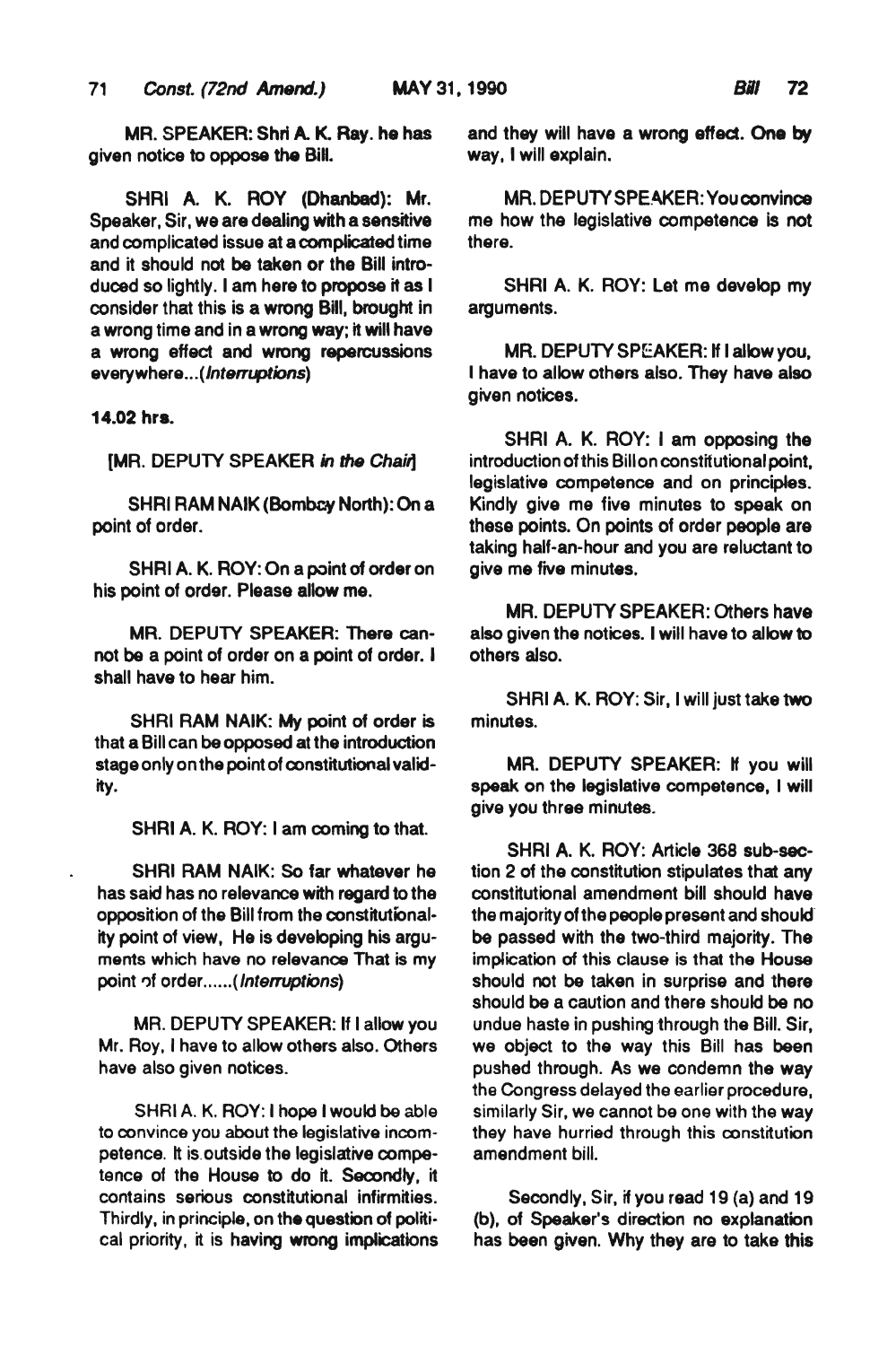abnormal step? Even the memorandum does not contain anything. This is the Report of the Business Advisory Committee dated 23.5.90. What extra-ordinary thing happened within these five days that this unusual step had to be taken by the Government. The Government should take things in a planned way. This shows the total arbitrariness. The third point is, Sir, .......

MR. DEPUTY SPEAKER: You cannot be allowed Mr. Roy. You are quite competent to convince me that this House has no legislative competence to allow this Bill to be introduced and you may not speak on any other point.

SHRI A. K. ROY: Secondly, Sir, It is the question of priority. The Government has got its priority. They have given a Schedule and in that schedule it has not been given. So, how is it taking precedence over the others? This has not been explained.

Lastly, Sir, it is a very sensitive thing.

MR. DEPUTY SPEAKER: You have made your point.

SHRI A. K. ROY: Kindly give me one minute. Sir, we are in a very sensitive situation, where centrifugal forces always are in the upper hand over the centripetal forces. It is in this situation welhave to caution. If the Government has planned to give statehood to Delhi, we have no objection. But they should come out with a comprehensive plan. If Delhi could get statehood, why not Jharkhand, why not Vidharbha; why not Pondicherry and why not Uttranohal? It will not turn the wind, it will become the whirlwind. It is a big responsibility. If the House resolves, we support Jharkhand. I would like to know what is the Government's attitude. Whether Government is ready to give the statehood to Jharkhand also? Whether the Government is ready to bring other province also into it or it simply wants to stoke fire and go away? If that be so, the whole country will come into the zero hour and there will only be points of order and no order. So, Sir, do you agree with the Government to bring the Zero

Hour in the whole country?

MR. DEPUTY SPEAKER: I don't have to agree either with the Government or with you.

SHRI A. K. ROY: Sir, do you agree that there should be no order except the point of order? If you agree with this. I have no objection. But I would say that it is a very serious thing.

MR. DEPUTY SPEAKER: I agree with the humor involved in your statement.

SHRI A. K. ROY: Sir. we are in a very serious and complicated condition. We are handling a sensitive issue. Do you understand this, Sir? You cannot sit here to preside over the liquidation of the country. 1 want that the Government should come out with a policy on this question. I would like to know if they agree to give statehood to Konkan, Jharkhand, Vidharbha, and Pondicherry,also. If they come up with this, we all will support it. But if they simply want to instigate and go to the background and hear the music all over the country, we are opposed to it. So, I would say that this is a wrong Bill introduced at a wrong time and with a wrong intention. Therefore. I oppose it.

### [ *Trans/ation]*

SHRI J. P. AGARWAL (Chandni Chowk): It has been a long-standing demand of Delhities that a powerful assembly should be given to the people of Delhi so that they can take their independent decisions. It should not be linked with other issues. You have not covered law and order, the master plan and the Urban Art Commission under this Bill. It is nothing but only a toy being given to Delhities.

### *[English]*

MR. DEPUTY SPEAKER: No. don't get involved in that.

MR. DEPUTY SPEAKER: I am putting the question.